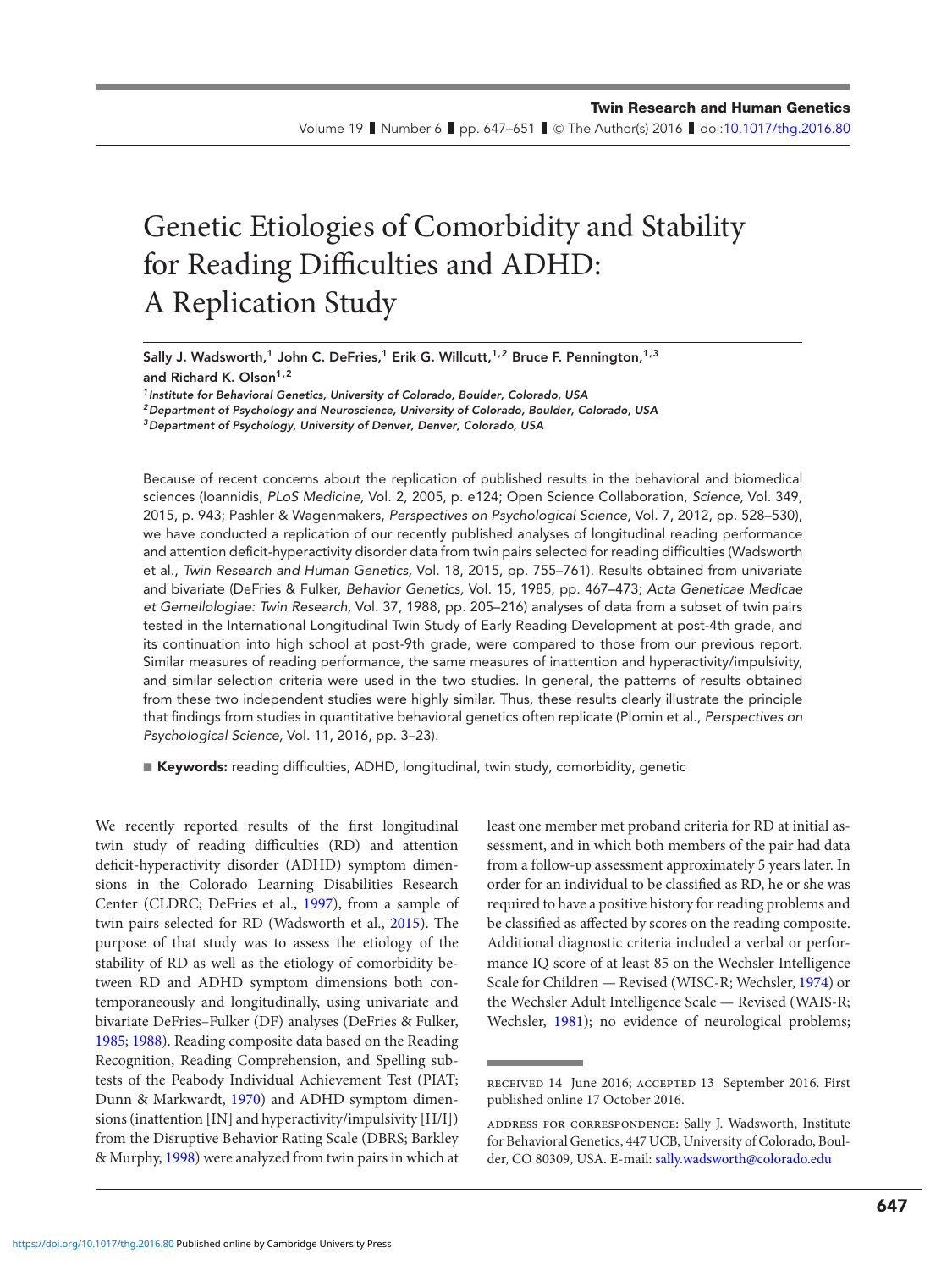and no uncorrected visual or auditory acuity deficits. The subjects ranged in age from 7.7 to 20.5 years (average age of 11.6 years) at initial assessment, and from 12.6 to 26.6 years (average age of 16.2 years) at follow-up.

The genetic etiologies of RD and of the comorbidity between RD and ADHD at the initial measurement occasion were assessed by DF analyses of data from 767 twin pairs for the univariate analysis of RD and 345 pairs for the bivariate analyses of RD and ADHD. In addition, data were analyzed from 94 twin pairs in which at least one member of each pair met proband criteria for RD and for whom reading data were available at both measurement occasions, as well as from 88 twin pairs that also had ADHD data at follow-up. Results of these analyses indicated that more than 60% of the proband deficit in reading at initial assessment was due to genetic influences, and that reading deficits at follow-up were substantially due to these same genetic influences (Biv  $h_g^2 = 0.79 \pm 0.22$ ). Results of bivariate DF analyses of initial reading and both initial and follow-up symptoms of IN indicated that genetic influences accounted for 60% of the contemporaneous relationship and approximately twothirds of the longitudinal relationship (Biv  $h_g^2 = -0.68 \pm 0.08$ 0.33). In contrast, bivariate  $h_g^2$  estimates for the comorbidity between initial reading and both contemporaneous and follow-up H/I symptoms were small and non-significant (Wadsworth et al., [2015\)](#page-4-0). In summary, our previous findings based on analyses of data from the CLDRC selected sample indicated strong genetic influences on RD at initial assessment, as well as on comorbidity, between RD and IN at initial and follow-up assessments (see [Table 1\)](#page-2-0).

Recently, it has been noted that many statistically significant findings in the behavioral sciences have not replicated (Pashler & Wagenmakers, [2012;](#page-4-0) Plomin et al., [2016\)](#page-4-0). A recent attempt to replicate findings of 100 such studies found that 64% failed to replicate (Open Science Collaboration, [2015\)](#page-4-0). In an attempt to replicate 17 brain-behavior studies, Boekel et al. [\(2015\)](#page-3-0) found that none replicated. Results of attempts to replicate medical findings have been similarly discouraging, with five of six non-randomized designs failing to replicate (Ioannidis, [2005\)](#page-3-0). These and similar results have led to claims that 85% of research resources are wasted (Macleod et al., [2014\)](#page-4-0).

The International Longitudinal Twin Study of Early Reading Development (ILTS; Byrne et al., [2006\)](#page-3-0) and its continuation into high school provide an exceptional opportunity to conduct a replication of our previous study using similar measures and selection criteria, and exactly the same analyses. To accomplish this, we chose those measurement occasions (post-4th grade and post-9th grade) that corresponded most closely in age to the mean ages at initial and follow-up assessments in the CLDRC (11.6 and 16.2 years, respectively) and selected those twin pairs in which at least one member of the pair had RD at post-4th-grade assessment (average age 10.5 years) and follow-up data at post-9th grade (average age 15.5 years).

#### **Methods**

#### **Participants**

Subjects in the current study are participants in the ongoing ILTS (Byrne et al., [2006\)](#page-3-0) that includes twins from Australia, the United States, and Scandinavia. However, the subset of twins whose data were used in the current study include only those participating in the U.S. (Colorado) study. Twins were recruited from birth records, and zygosity was determined from DNA extracted from cheek swabs, or in a minority of cases (28%, most of whom were clearly fraternal) from selected items from the Nichols and Bilbro [\(1966\)](#page-4-0) questionnaire. All twins were learning to read English at entrance into the study. Those twin pairs in which at least one member of the pair had a composite reading score at least one standard deviation below the full sample mean at post-4th grade, and scores on either the WPPSI Vocabulary or Block Design at entrance of no more than one standard deviation below the sample mean at entry into the study were selected for analyses. The subsample selected for RD at the end of 4th grade consisted of 86 twin pairs, 38 monozygotic (MZ; i.e., identical), and 48 same-sex dizygotic (DZ; i.e., fraternal). By post-9th grade, the sample consisted of 34 MZ and 46 DZ pairs.

#### **Procedure and Measures**

The measures included in the present analyses are from larger test batteries that were administered in the ILTS in the summer after each school year. Testing at each time point was conducted in a single session in the twins' homes or schools. Two testers separately assessed each twin at the same time. The following measures were included in the current analyses.

*Reading.* The Test of Word Reading Efficiency (TOWRE; Torgesen et al., [1999\)](#page-4-0), Sight Word Efficiency, as well as the Woodcock-Johnson Word ID and Passage Comprehension (Woodcock et al., [2001\)](#page-4-0) were administered at both post-4th grade and post-9th grade.

*ADHD.* IN and H/I were measured using nine items relating to IN and nine relating to H/I from the parent and teacher versions of the DBRS (Barkley & Murphy, [1998\)](#page-3-0). These items have been shown to be a valid and reliable mea-sure of ADHD symptoms in children (Lahey et al., [2004;](#page-3-0) Willcutt et al., [2007\)](#page-4-0).

*Verbal and performance IQ.* WPPSI Vocabulary, assessed at entry into the study at pre-Kindergarten, was used as a proxy for verbal IQ, and Block Design was used as a proxy for performance IQ.

#### **Analyses**

*Multiple regression analysis of twin data.* Although qualitative analysis such as a comparison of concordance rates is appropriate as a test for genetic etiology of a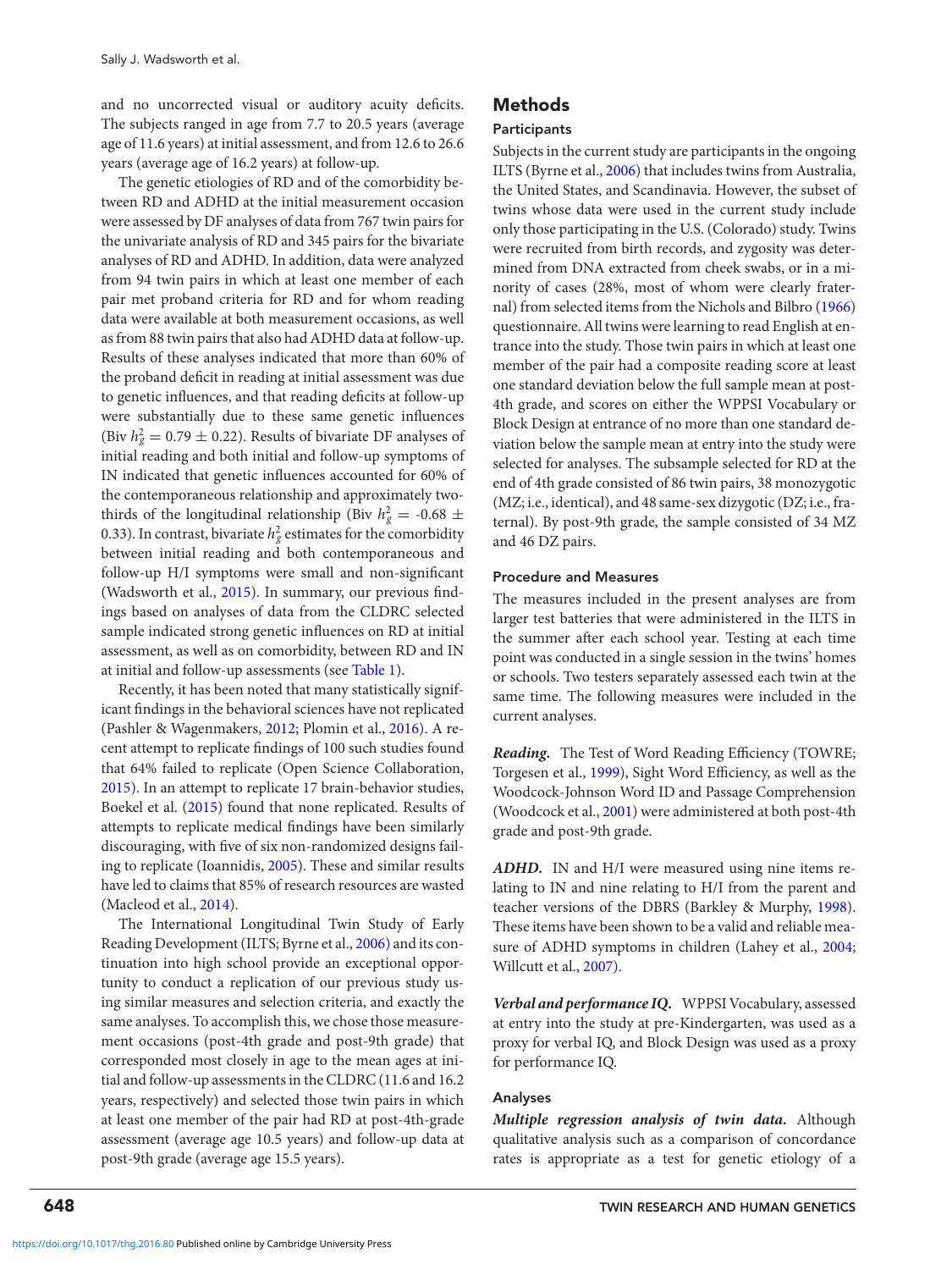<span id="page-2-0"></span>

| <b>TABLE 1</b>                                                              |
|-----------------------------------------------------------------------------|
| Results of Univariate and Bivariate DF Analyses of Two Studies <sup>a</sup> |

| Analysis                                         | CLDRC results [CI]                                                     | ILTS results [CI]                                                |
|--------------------------------------------------|------------------------------------------------------------------------|------------------------------------------------------------------|
| Univariate DF - Initial reading                  | $h_a^2 = 0.63 \pm 0.06$ , $p < 1.1 \times 10^{-16}$ [0.50, 0.75]       | $h_q^2 = 0.69 \pm 0.23$ , $p \le .0015$ [0.23, 1.14]             |
| Bivariate DF - Initial and follow-up reading     | Biv $h_{\rm g}^2 = 0.79 \pm 0.22$ , $p < 0.003$ [0.35, 1.23]           | Biv $h_{\alpha}^2 = 0.72 \pm 0.31$ , $p \le .013$ [0.11, 1.34]   |
| Bivariate DF - Initial reading and initial IN    | Biv $h_q^2 = -0.60 \pm 0.15$ , $p < 6.9 \times 10^{-5}$ [-0.90, -0.20] | Biv $h_q^2 = -0.40 \pm 0.30$ , $p \ge .09$ [-1.00, 0.20]         |
| Bivariate DF - Initial reading and follow-up IN  | Biv $h_q^2 = -0.68 \pm 0.33$ , $p < .02$ [-1.33, -0.04]                | Biv $h_q^2 = -0.33 \pm 0.31$ , $p \ge .14$ [-0.95, 0.28]         |
| Bivariate DF - Initial reading and initial H/I   | Biv $h_{\alpha}^2$ = -.020 $\pm$ 0.15, p > .097 [-0.50, 0.10]          | Biv $h_{\rm q}^2$ = -0.29 $\pm$ 0.32, p $\geq$ .18 [-0.92, 0.35] |
| Bivariate DF - Initial reading and follow-up H/I | Biv $h_q^2 = 0.11 \pm 0.37$ , $p > .38$ [-0.62, 0.84]                  | Biv $h_q^2 = -0.27 \pm 0.34$ , $p \ge .21$ [-0.95, 0.40]         |

Note: <sup>a</sup>All p values are one-tailed. DF = DeFries-Fulker.

dichotomous variable, such as diagnosis of an illness or behavioral disorder, RD and ADHD symptoms occur on a continuum, with somewhat arbitrary cut-off points designating an individual as 'affected' or 'unaffected'. Therefore, DeFries and Fulker [\(1985\)](#page-3-0) proposed a multiple regression analysis of twin data to assess the etiology of extreme scores on a continuous measure. A basic model was proposed in which a co-twin's score is predicted from the proband's score on the selected trait and the coefficient of relationship (1.0 and 0.5 for identical and fraternal twin pairs, respectively) such that

$$
C = B_1 P + B_2 R + A,\tag{1}
$$

where *C* symbolizes the co-twin's score, *P* is the proband's score, *R* is the coefficient of relationship, and *A* is the regression constant.  $B_1$  is the partial regression of the co-twin's score on the proband's score, a measure of average MZ and DZ twin resemblance,  $B_2$  is the partial regression of the cotwin's score on the coefficient of relationship and equals twice the difference between the MZ and DZ co-twin means after covariance adjustment for any difference between MZ and DZ proband means. As a result,  $B_2$  provides a direct test for genetic etiology. Further, when the data are appropriately transformed prior to multiple-regression analysis (i.e., each score is expressed as a deviation from the mean of the unselected population and then divided by the difference between the proband and population means),  $B_2=$  $h^2$ *g*, an index of the extent to which the average deficit of the probands is due to genetic influences (DeFries & Fulker, [1988\)](#page-3-0). For the current analyses, the unselected population is represented by the full population sample of twin pairs at each assessment.

*Etiologies of stability and comorbidity.* The DF multiple regression model may be extended to assess the relationship between two different phenotypes or the same phenotype at two different time points. For example, to assess the etiology of stability between deficits in reading performance at the two time points, the following bivariate extension of the basic regression model was fitted to proband reading scores at initial assessment and co-twins' scores at follow-up:

$$
C_y = B_1 P_x + B_2 R + A,\t\t(2)
$$

where  $C_v$  is the co-twin's score at follow-up (*Y*) and  $P_x$  is the proband's score at initial assessment. In the bivariate case,  $B_1$  is the partial regression of the co-twin's reading score at follow-up (*Y*) on the proband's initial reading score (*X*), a measure of the average MZ–DZ cross-variable twin resemblance, or the extent to which co-twin scores on *Y* are related to proband scores on *X* (in this case, reading) across zygosity.  $B_2$  is the partial regression of the co-twin's *Y* score on the coefficient of relationship. When the data are appropriately transformed,  $B_2 = hx \ hy \ rG(xy)$ , an index of the extent to which the proband deficit on *X* is due to genetic factors that also influence scores on *Y*, that is, 'bivariate heritability' (Light & DeFries, [1995\)](#page-4-0). *rG*(*xy*) is the genetic correlation, an index of the degree to which individual differences in two variables are due to the same genetic influences. Thus, Equation (2) can also be applied to assess the genetic etiologies of both contemporaneous and longitudinal comorbidities between RD and ADHD symptom dimensions.

In the current study, the etiology of reading deficits at 4th grade was assessed, as well as their longitudinal stability between 4th grade and 9th grade. In addition, both the contemporaneous relations between 4th-grade reading and 4th-grade IN and H/I, and the longitudinal relations between 4th-grade reading and 9th-grade IN and H/I were assessed. In order to provide strictly parallel analyses to the CLDRC analyses, subjects were not reselected at 9th grade.

## **Results**

Table 1 presents results of both the previously published analyses of data from the CLDRC and those of the current study. Although there are some relatively minor differences between the results, the overall pattern of results and indeed most estimates are highly similar. In both studies, the heritability of the group deficit in reading at initial assessment is greater than 60%. Also, in both studies, genetic influences on stability of the reading deficit are greater than 70%. Although the bivariate heritability for initial reading and IN in the CLDRC (-0.60) is larger than the corresponding estimate for the ILTS (-0.40), and the difference is even greater for the bivariate heritability of initial reading and follow-up IN (-0.68 vs. -0.33), their confidence intervals overlap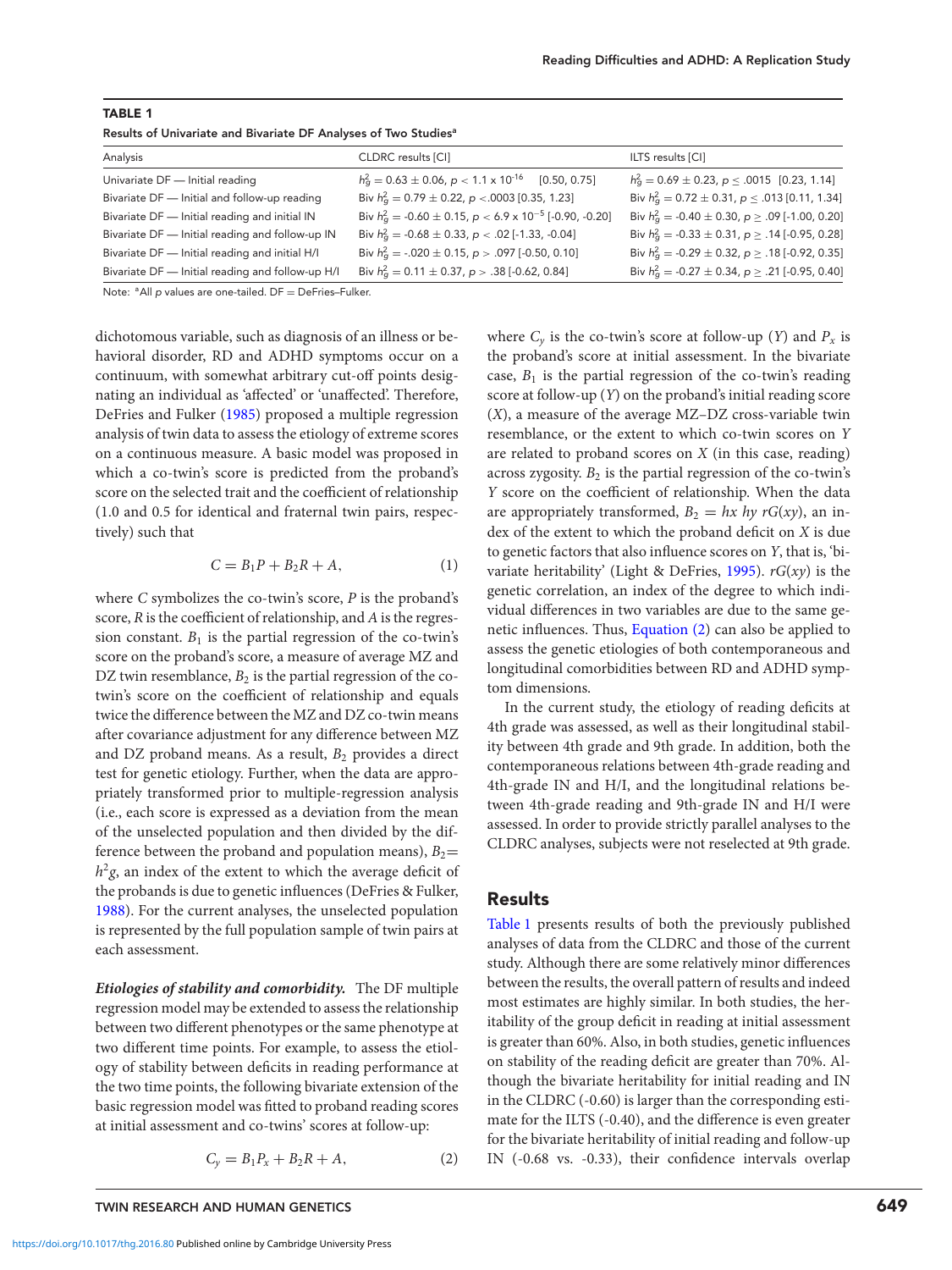<span id="page-3-0"></span>substantially. In addition, bivariate heritabilities for initial reading and both initial and follow-up H/I are somewhat lower than the corresponding estimates for IN in both studies.

## **Discussion**

The failure of many findings in the behavioral and biomedical sciences to replicate may have many possible causes, including differences in populations, ages of subjects, measures, diagnostic criteria, and so forth. Thus, the current study, based on analyses of data from a selected subset of a population sample, has attempted to replicate our previous findings from a selected sample using identical analyses, as well as highly similar measures and diagnostic criteria. Sample sizes differed depending on the measures analyzed and samples from which subjects were drawn, but were similar for the bivariate analyses in the two studies. Results obtained from DF analyses indicated that reading deficits at initial assessment and their stability are due substantially to genetic influences in both studies. Also, results of both studies suggested that genetic influences on the comorbidity between initial reading and IN were greater than those on the comorbidity between initial reading and H/I, both contemporaneously and longitudinally.

As indicated by their relatively large confidence intervals, the differences between the CLDRC and ILTS bivariate heritabilities for initial reading and IN may only be due to chance. However, these differences could also be due in part to some minor differences in sample and procedure. First, the CLDRC sample is a selected sample. Although a subset of subjects was selected for these analyses in the ILTS, the selection criteria were not exactly the same, and indeed could not be the same due to differences in measures administered. Second, although the mean ages of subjects at each measurement occasion were similar, there was a wide range of ages at both measurement occasions in the CLDRC, with the range of ages at initial assessment from 7.7 to 20.5 years of age, and at follow-up from 12.6 to 26.6 years of age, whereas in the ILTS, all subjects were post-4th grade and post-9th grade, with little range in age at each assessment. Further, the measures of reading also differed somewhat for the two samples.

## **Conclusions**

Our previous findings of substantial genetic influences for reading deficits and their longitudinal stability are clearly replicated in this independent analysis of twin data. Although the bivariate  $h_g^2$  estimates between RD and IN are somewhat lower in this replication study, the bivariate heritability estimates between reading deficits and H/I are relatively low in both studies. Nevertheless, the minor differences between these results clearly illustrate the need for standardization of procedures and measures, as well as for the importance of replication.

# **Acknowledgments**

The continued cooperation of the many families and schools participating in the CLCRC and ILTS, as well as the work of the staff members of these projects, is gratefully acknowledged. The Colorado Learning Disabilities Research Center is supported by grant HD027802; the U.S. Sample of the International Longitudinal Twin Study of Early Reading Development is supported by grant HD038526, and its continuation into high school, Etiology and Neuropsychology of Math, Reading, ADHD, and Their Covariation by grant HD068728, all from the Eunice Kennedy Shriver Center of the National Institute of Child Health and Human Development (NICHD).

# **Conflict of Interest**

None.

# **Ethical Standards**

The authors assert that all procedures contributing to this work comply with the ethical standards of the relevant national and institutional committees on human experimentation and with the Helsinki Declaration of 1975, as revised in 2008.

## **References**

- Barkley, R. A., & Murphy, K. (1998). *Attention-deficit hyperactivity disorder: A clinical workbook* (2nd ed.). New York: Guilford Press.
- Boekel, W., Wagenmakers, E. J., Belay, L., Verhagen, J., Brown, S., & Forstmann, B. U. (2015). A purely confirmatory replication study of structural brain-behavior correlations. *Cortex, 66*, 115–133.
- Byrne, B., Olson, R. K., Samuelsson, S., Wadsworth, S., Corley, R., DeFries, J. C., & Willcutt, E. (2006). Genetic and environmental influences on early literacy. *Journal of Research in Reading, 29*, 33–49.
- DeFries, J. C., Filipek, P. A., Fulker, D. W., Olson, R. K., Pennington, B. F., Smith, S. D., & Wise, B. W. (1997). Colorado learning disabilities research center. *Learning Disabilities: A Multidisciplinary Journal, 8*, 7–19.
- DeFries, J. C., & Fulker, D. W. (1985). Multiple regression analysis of twin data. *Behavior Genetics, 15*, 467–473.
- DeFries, J. C., & Fulker, D. W. (1988). Multiple regression analysis of twin data: Etiology of deviant scores versus individual differences. *Acta Geneticae Medicae et Gemellologiae: Twin Research, 37*, 205–216.
- Dunn, L. M., & Markwardt, F. C. (1970). *Peabody individual achievement test*. Circle Pines, MN: American Guidance Service.
- Ioannidis, J. P. A. (2005). Why most published research findings are false. *PLoS Medicine, 2*, e124.
- Lahey, B. B., Pelham, W. E., Loney, J., Kipp, H., Ehrhardt, A., Lee, S. S., … Massetti, G. (2004). Three-year predictive validity of DSM-IV attention deficit hyperactivity disorder in